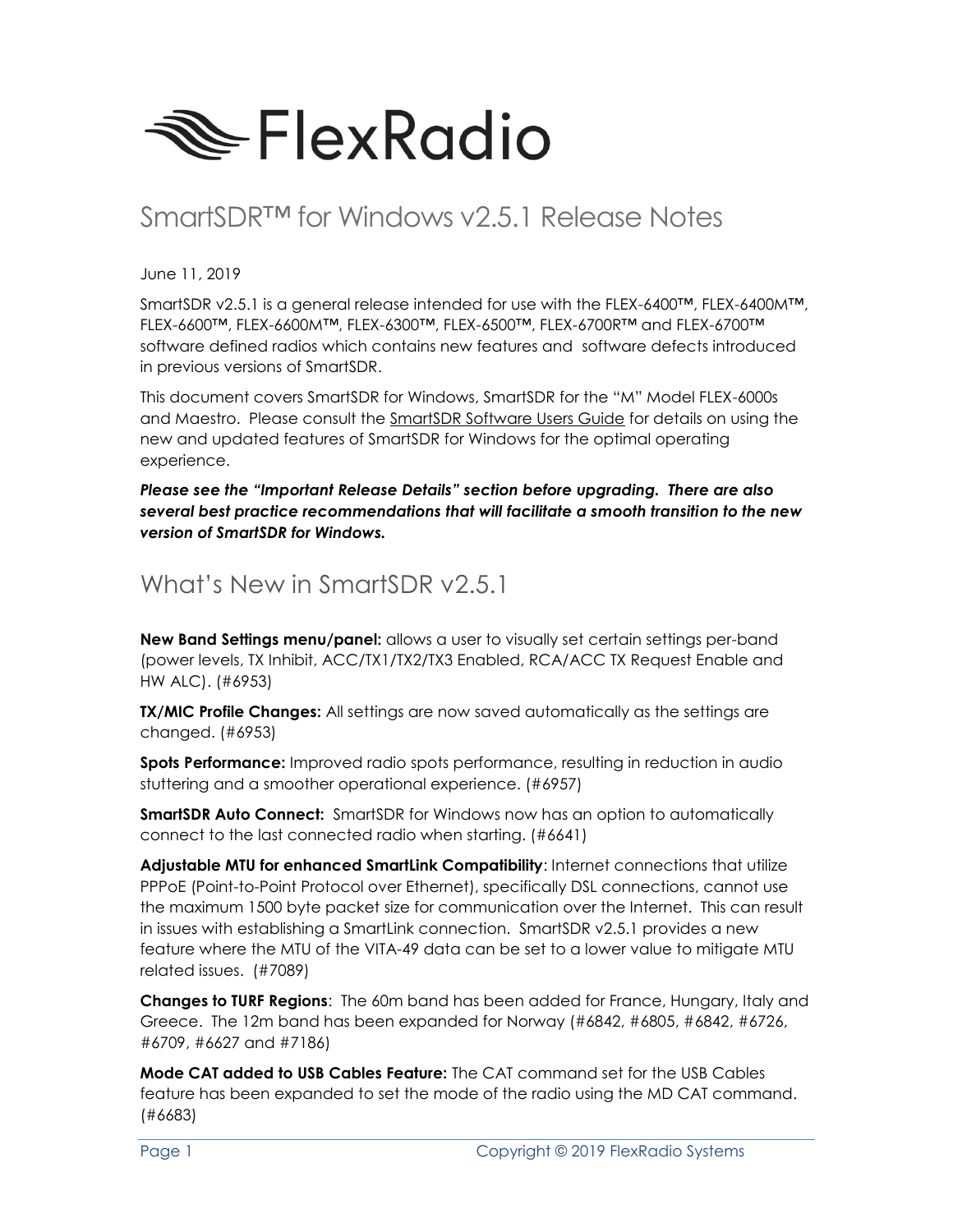**APF added to the FlexControl:** You can now enable and adjust the APF (Automatic Peak Filter) feature when operating CW. (#6822)

**ATU Fixes:** Fixed issue that resulted in a false positive match without actually tuning an antenna and the power level sliders now accurately reflect RF power used when ATU is tuning. (#7429,#7370)

**Fixed Persistence Restoration over a SmartLink Connection:** Fixed issue where SmartLink connections would not restore persistence when using a Maestro or M Model SDR. (#7376)

**Quick Record/Playback defect Fixed:** Quick Record/Playback now works properly when using PC Audio (Remote Audio RX Streams) (#7344)

**Problems with transmitting out of band on 60m:** Fixed issues with out-of-band 60m transmit (#7377)

**Full Duplex Operation (FDX) Fixed:** Issues with FDX not working properly have been resolved (#7457)

**SSB Monitor Audio feature Fixed:** SSB MON Audio now works properly with PC Audio (#7358)

**Bug Fixes**: There are 40+ bug fixes in this release since v3.0.19. Please refer to the SmartSDR ChangeLog for a complete listing.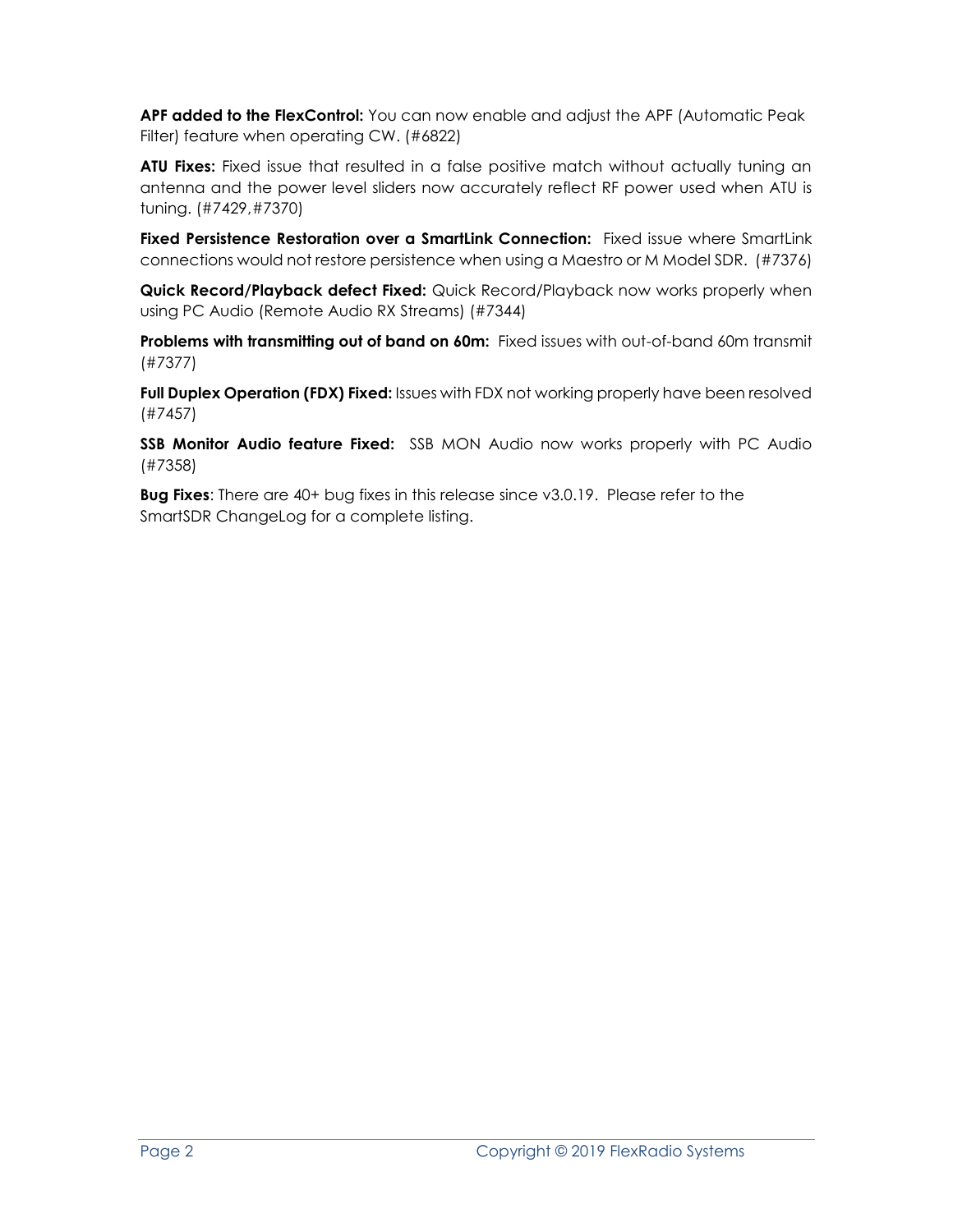## Important Release Details

**SmartSDR v2 requires a software license installed on the radio before it can be used with a FLEX-6000:** If your radio has not previously been licensed, you must purchase a v2 license. The v2 license will allow operation for all v1 and v2 versions of SmartSDR. Please see the section "Purchasing a SmartSDR Software License for your FLEX-6000" for instructions on how to purchase a license.

**Backup your profiles before upgrading: Moving back and forth between v2.5.1 and versions of SmartSDR v2.4.9 and below will result in loss of data.** If using SmartSDR v2.4.9 and below please export your profiles before upgrading to v2.5.1, and backup any profiles again before going back to previous versions. This is covered in detail below in the *Best Practices for Installing / Uninstalling SmartSDR* v2 section. Having a good backup of your profiles is always a best practice before doing *any* SmartSDR software upgrade in the event you must revert to a previous version of the software or need to do a factory reset of the radio.

**Upgrading FLEX-6400M and FLEX-6600M Front Panel:** If you are upgrading a FLEX-6400M or a FLEX-6600M using SmartSDR for Windows, *upgrading using SmartSDR for Windows will not upgrade the SmartSDR for "M" Model (Front Panel) software*. To upgrade the Front Panel software, the radio must be connected to your network in such a manner that it has Internet access. After upgrading the radio firmware, shut down SmartSDR for Windows, connect to your radio from the Front Panel. The Version select screen should be displayed. Select SmartSDR v2.5.1 to download and install SmartSDR for the M Model software. After upgrading the Front Panel to SmartSDR v2.5.1, all radio and client components will have been upgraded to SmartSDR v2.5.1.

For a detailed description of the SmartSDR for Windows software upgrade process, please refer to the SmartSDR Software Users Guide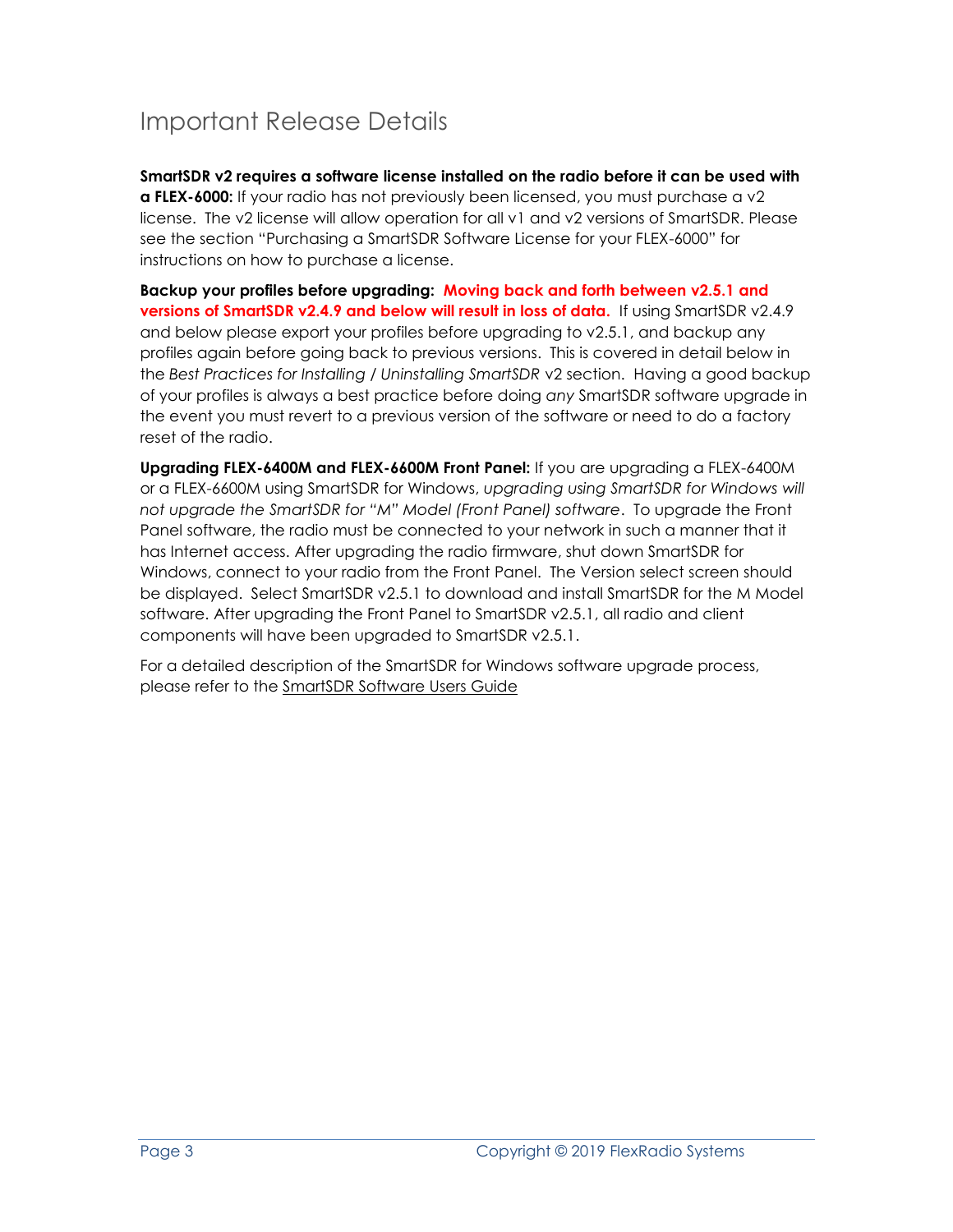## Best Practices for Installing / Uninstalling SmartSDR

Best Practices for Installing a New Version of SmartSDR for Windows

**In preparation for the upgrade to SmartSDR for Windows,** *always* **backup your Global, TX and Microphone Profiles.** Please refer to the *SmartSDR for Windows Software User's Guide* for detailed instructions related to exporting your profiles to a file on your PC. Whenever you upgrade to a newer version of SmartSDR for Windows, a database conversion program runs automatically to convert an older version of the Profile database to the new format or schema. *However, the reverse is not true.* If you must revert to a previous version of SmartSDR for Windows, the older version may not be able to downgrade the database schema. To recover your previously created profiles after a software version downgrade, an import of profile data created using the version of SmartSDR for Windows you are downgrading to is required for proper operation of your radio.

**Ensure your Windows operating system is up to date before installing SmartSDR for Windows.** The proper operation of SmartSDR for Windows and its associated drivers rely on having an up to date Windows operating system including the root security certificate. It is highly recommended that you run Windows Update and install all mandatory and optional updates before installing SmartSDR for Windows.

**Managing SmartSDR installed on other devices**. If using Maestro or other PCs running SmartSDR for Windows, update all devices at the same time to ensure a consistent operating experience and to avoid radio firmware upgrade/downgrade delays.

**Power cycle the FLEX-6000 before installing new a new version SmartSDR for Windows.**  To ensure a seamless upgrade of the entire SmartSDR software ecosystem, it is recommended that you power cycle your radio *before* installing the SmartSDR for Windows software on your PC.

**"Cold Boot" your FLEX-6000 after upgrading the radio firmware**. When upgrading the radio firmware, there may be updates to various internal subsystems. Powering off the radio, disconnecting it from DC power for several seconds, reconnecting DC power and then powering up the radio normally after updating the firmware ensures that all processors reboot properly. This procedure is known as a "cold boot".

**What to do if the firmware updates do not finish after 5 minutes?** On rare occasions, the update status may not recognize the completion of the firmware update. If the radio has not successfully completed the firmware updates after 5 minutes, power off the radio by pressing the power button and then restart the radio. The firmware update should complete normally.

*Note: It would be rare that a single press on the power button did not shut down the radio. However, if this occurs, remove the DC power cable from the radio to force a power down to reset all processors. Wait about 5-10 seconds and restore DC power and reboot the radio. The firmware update should complete successfully.*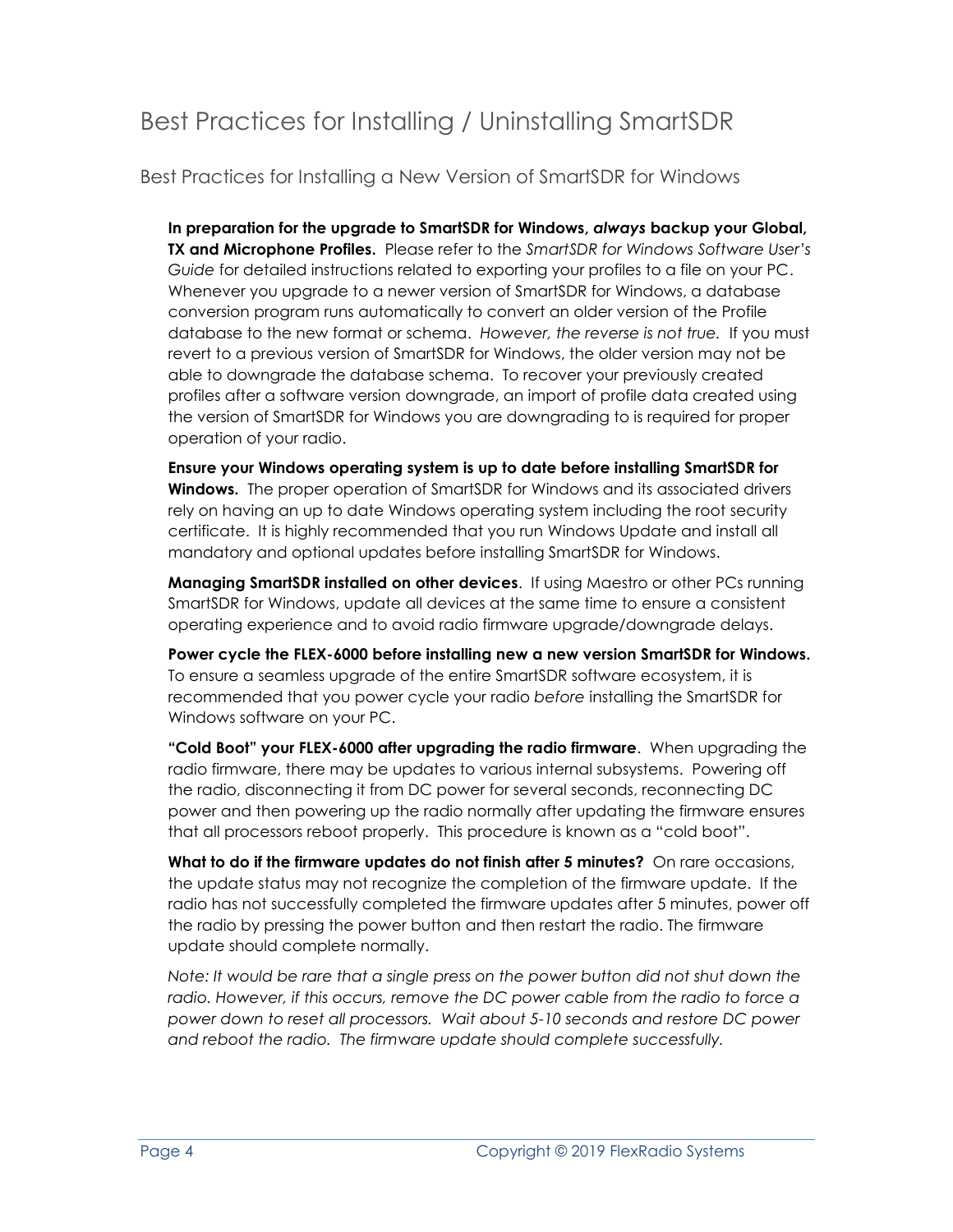Best Practices for installing a new version of SmartSDR for and "M" Model FLEX-6000 or Maestro

In addition the Best Practices listed above, the following are applicable when installing a new version of SmartSDR in a Maestro.

#### *Note: both the Maestro and an M Model FLEX-6000 must have network access that allows connectivity to the Internet in order to download the new SmartSDR software.*

**Ensure your Maestro has a reliable power source**. When upgrading your Maestro, make certain that the AC power adapter is used to power the unit to prevent the Maestro from powering down during a software update.

**Ensure your Maestro has a reliable network connection**. The Maestro and radio firmware are upgraded entirely through the network connection. When upgrading a Maestro, a wired Ethernet connection is recommended. A wired connection from the Maestro to your Ethernet network is faster and more reliable than a Wi-Fi connection.

#### Uninstalling Previous Versions of SmartSDR for Windows – Is It Necessary?

This frequently asked question does not have a simple "yes/no" answer.

#### **In general, the answer is no, but there are some special considerations:**

Each version of SmartSDR for Windows is installed in such a manner that using a previous version is a simple matter of running an older version of SmartSDR for Windows and allowing the radio firmware to downgrade automatically when prompted. This method of installing unique versions of software on your PC rather than upgrading a previous version provides an easy and convenient way to switch to a previous version if you so desire.

Unfortunately, there are exceptions that result in release specific caveats. In the case of SmartSDR for Windows v2.5.1, there are **no** release specific caveats that require removing previous versions of SmartSDR for Windows.

In addition to any release specific caveats, there are shared components of the SmartSDR ecosystem used by multiple versions of SmartSDR for Windows. Operationally this typically does not result in any issues, but if a previous version of SmartSDR for Windows is uninstalled while there is a newer version installed, the possible removal of one or more of these shared components may make newer versions of SmartSDR for Windows inoperable. *Therefore, if you desire to uninstall older versions of SmartSDR for Windows, it is highly recommended that you uninstall all older versions of SmartSDR for Windows before installing a new version of SmartSDR for Windows.* 

#### **Removing the DAX and FlexVSP drivers are not recommended unless explicitly instructed to do so in the Release Notes or by FlexRadio Support.**

If you chose to uninstall several previous versions of SmartSDR for Windows prior to installing a new version, you may want to perform a comprehensive removal of the SmartSDR ecosystem from your PC. This is not a requirement, but it will ensure that all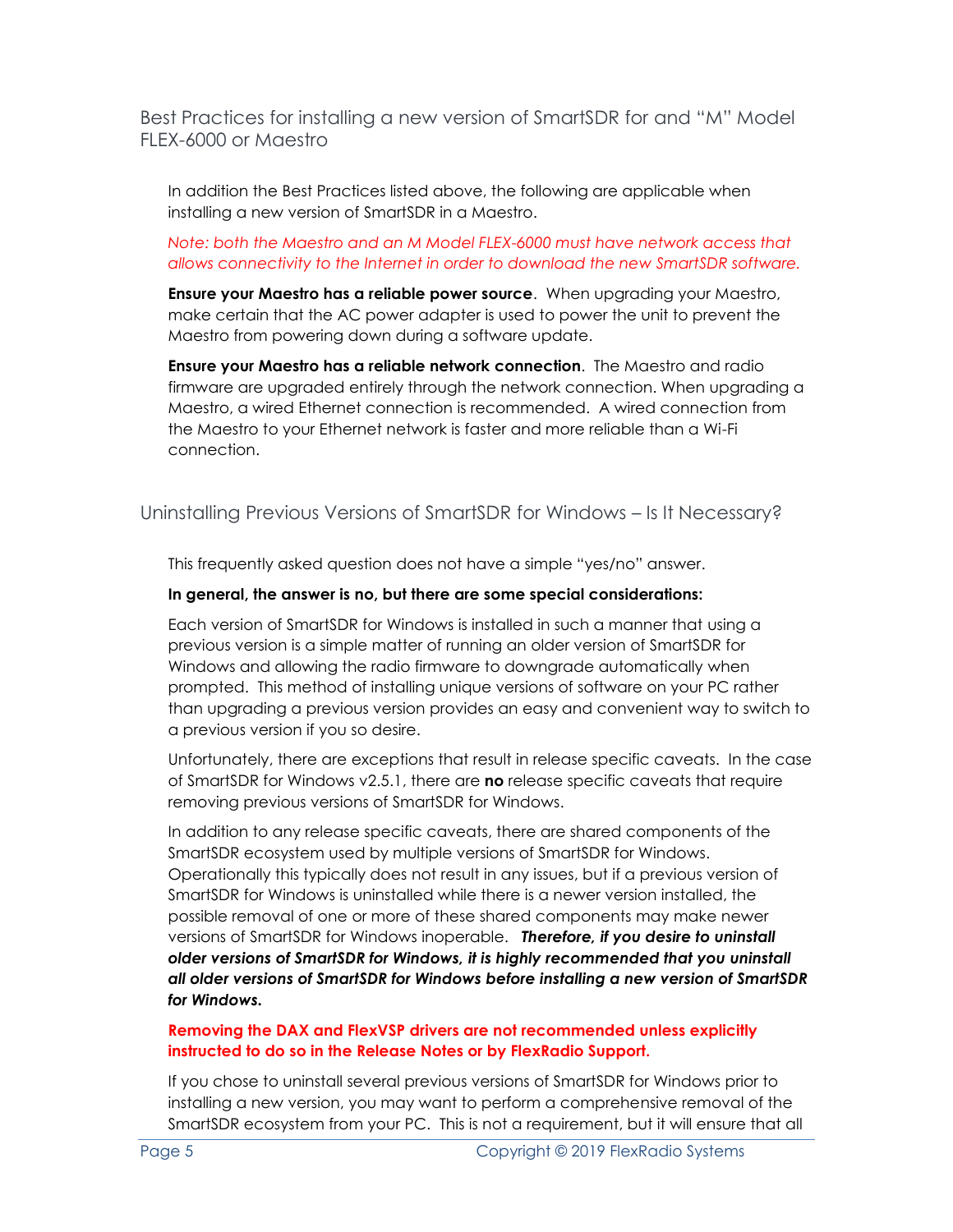SmartSDR for Windows applications and hardware drivers have been removed allowing for a clean install of SmartSDR.

This is a multi-step process that is outlined in the HelpDesk article <u>How to do a</u> [Complete uninstall of SmartSDR for Windows from your PC.](https://helpdesk.flexradio.com/hc/en-us/articles/204975589-How-to-do-a-Complete-uninstall-of-SmartSDR-for-Windows-from-your-PC)

### Known Issues

- **If you revert from SmartSDR v2.5.1 to SmartSDR v2.4.9 and below, you must perform a factory reset of your radio.** The database used with SmartSDR v2.5.1 is not compatible with SmartSDR v2.4.9 and below. If a factory reset is not performed after downgrading, anomalous behavior will be experienced. After performing a factory reset, it is permissible to import profiles that were created using SmartSDR v2.4.9 and below.
- For users running SmartSDR on Windows 10 PCs, It has been reported that the twice-annual Feature Updates result in DAX device corruption. The source of this problem is rooted in problems upgrading virtual devices like the DAX virtual sound card drivers. The only way to prevent DAX driver corruption is to completely remove all versions of SmartSDR for Windows, including the removal of the DAX drivers (an option in the uninstaller) from your PC before performing a Windows 10 Feature Update. Once the feature update is complete, install the latest version of SmartSDR that your radio is licensed to run.
- FLEX-6700 only: There is a known issue (#280, #1527) where changing bands on one panadapter may change the frequency of another panadapter when going to or from 2m (or an XVTR using 2m as an IF). This happens due to hardware constraints that require each Antenna to be on only one of 2 possible Nyquist zones (below or above 122.88 MHz) and an interaction with persistence when recalling the antenna selection of the selected band. One way to work around this issue is to use the Band buttons instead of setting the Antenna on the Panadapter or Slice, and then entering the desired frequency into the Slice in order to tune into (or out of) the 2m band (or an XVTR using 2m as an IF).
- (#7142) The "Mute local Audio When Remote" feature does not currently work in v2.5.1
- (#6938) Operation with Pactor modems will not work in v2.5.1. Pactor operation is functional in v2.4.9.
- (#7310) When using a Power Genius XL amplifier with SmartSDR v2.5.1, the transition from receive to transmit may take longer than expected. This can result in clipping the front of the CW transmission causing shortened dots or turning dashes into dots. This can also happen in phone modes, but it is less noticeable since the timing typically isn't as critical. There are several ways to work around this problem:
	- We recommend using a TX Delay setting of 40 ms (see Settings Menu -> Radio Setup -> TX Tab).
	- A similar value for CW Delay will keep from dropping out of CW transmit in between characters.
	- When using CWX, turning off QSK (See CWX Setup) will prevent dropping out of transmit until the buffer has completed sending.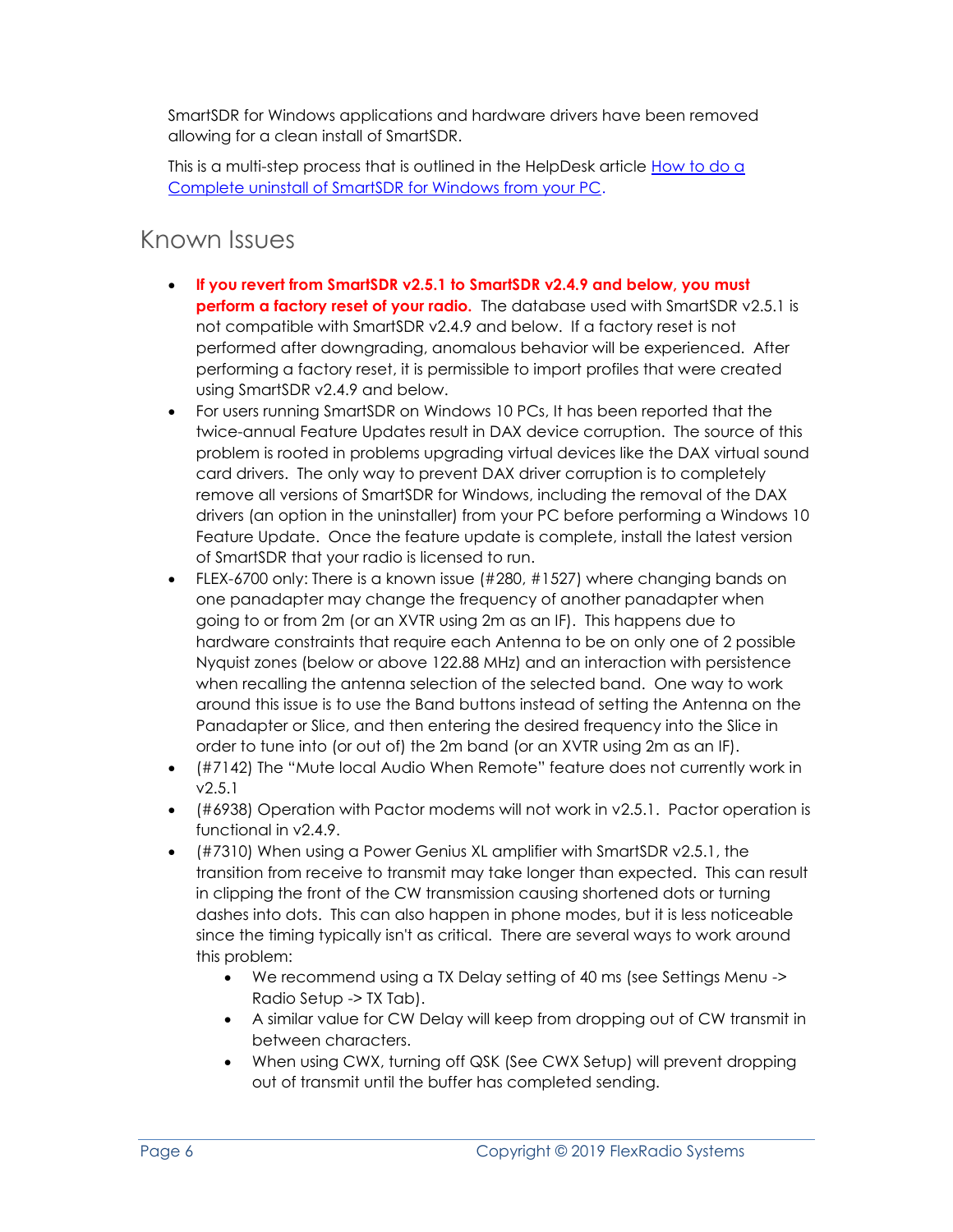### Purchasing a SmartSDR Software License for your FLEX-6000 using SmartSDR for Windows

Obtaining a SmartSDR software license is easy and convenient. Download the latest software installer for SmartSDR and run it to install the software on your PC. Using the new software, update the radio with the new firmware. Start SmartSDR then select the radio in the radio chooser window and press the yellow Update button.



Once the update completes, if the radio you are upgrading requires a license, the radio status will show "License Required" and you will be presented with a Buy button that will launch a web browser, which will take you through the steps to purchase the license.

*Note: New radios purchased include a SmartSDR license for the current major version and will not see the "License Required" indicator.*



Once you have purchased a SmartSDR license for your radio, click the blue circular refresh button in the radio chooser window to update the license information for the radio. It may take up to a minute after the purchase completes before the radio acquires its license and cycling the power on the radio may be required.

*Note: The radio (not just the computer) will need internet access in order to obtain the newly acquired license. Please ensure that the radio is plugged into a network that gives internet access.*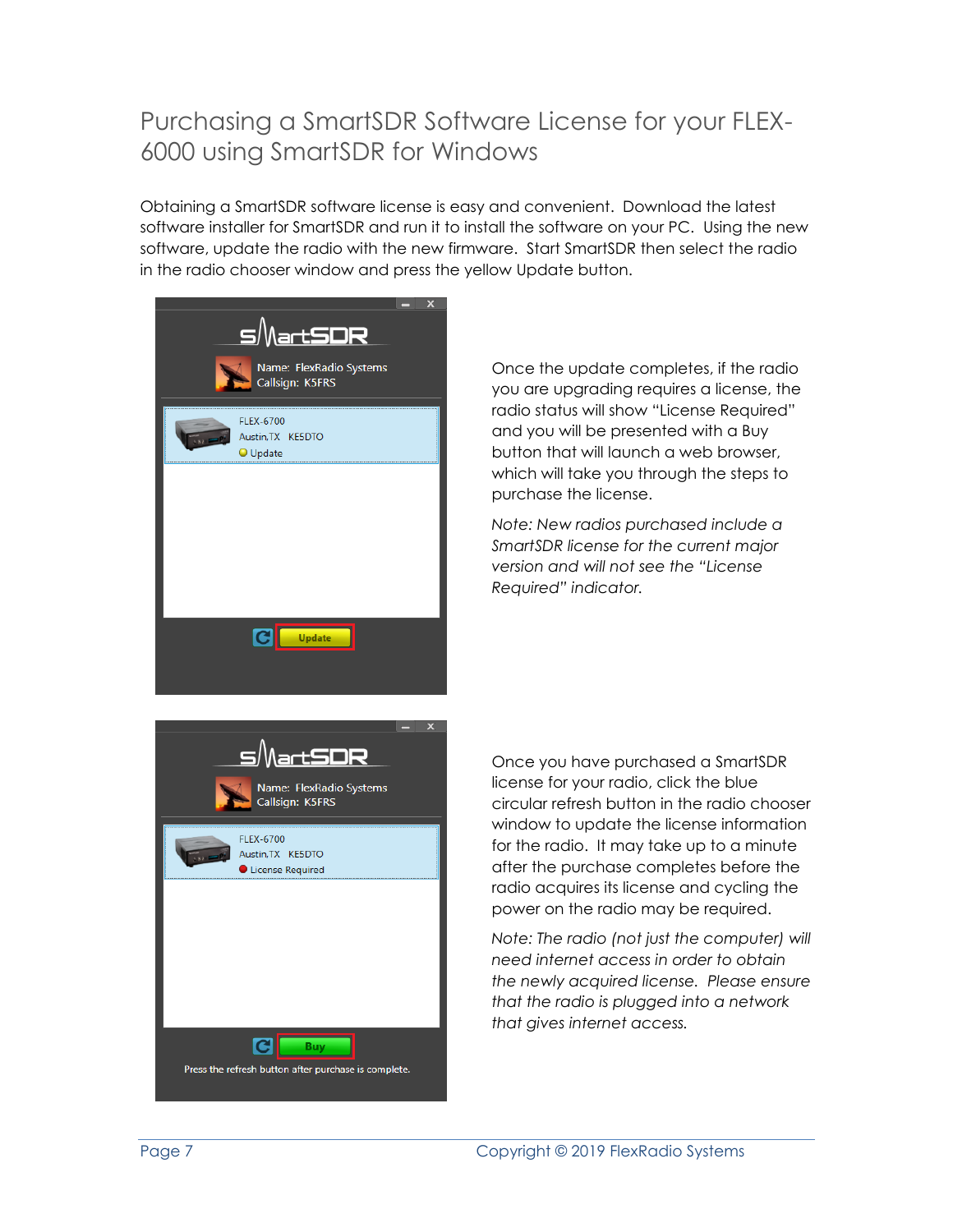## Purchasing a SmartSDR Software License for your FLEX-6000 using an "M" Model FLEX-6000 or a Maestro

Obtaining a SmartSDR v2 software license is easy and convenient. After downloading and installing a 2.x Maestro software version, At the Select, a Version screen select the version 2 software just installed. If you need to purchase a license to run the software, the Buy button will appear as shown below.

| <b>K</b> Radio |                                                     |                  |            |        |  |
|----------------|-----------------------------------------------------|------------------|------------|--------|--|
|                |                                                     | Select a Version |            |        |  |
|                | v2.0.10                                             |                  |            |        |  |
|                |                                                     |                  |            |        |  |
|                |                                                     |                  |            |        |  |
|                |                                                     |                  |            |        |  |
|                |                                                     |                  |            |        |  |
|                |                                                     |                  |            |        |  |
|                |                                                     |                  |            |        |  |
|                | Software Download Required<br>Radio Update Required |                  | <b>Buy</b> |        |  |
| ៣<br>Iш        |                                                     |                  |            | Log In |  |

Owners of Limited Edition radios or radios purchased with a version 2 license will see a Run button instead of a Buy button. If you see a Run button, tap on the Radio link at the top left of the screen to return to the Select Radio to upgrade the radio's firmware.

| Tapping the Buy button will generate and show a shortened URL that must be plugged      |
|-----------------------------------------------------------------------------------------|
| into a browser manually. Note that the URL is case sensitive and unique for each radio. |

| Version                                                                       |
|-------------------------------------------------------------------------------|
|                                                                               |
|                                                                               |
|                                                                               |
| Go to this website (case sensitive URL) to purchase a SmartSDR v2.0 license:  |
|                                                                               |
| https://goo.gl/                                                               |
| After purchasing, go back to the Version screen and press the Refresh button. |
|                                                                               |
|                                                                               |
|                                                                               |
| Log In                                                                        |

When the license purchase is complete, tap the Version link at the top left corner of the screen to go back to the Select a Version screen. At the Select, a Version screen, tap the refresh button (circular icon) to update the license information for the radio. It may take up to a minute after the purchase completes before Maestro finds the new license.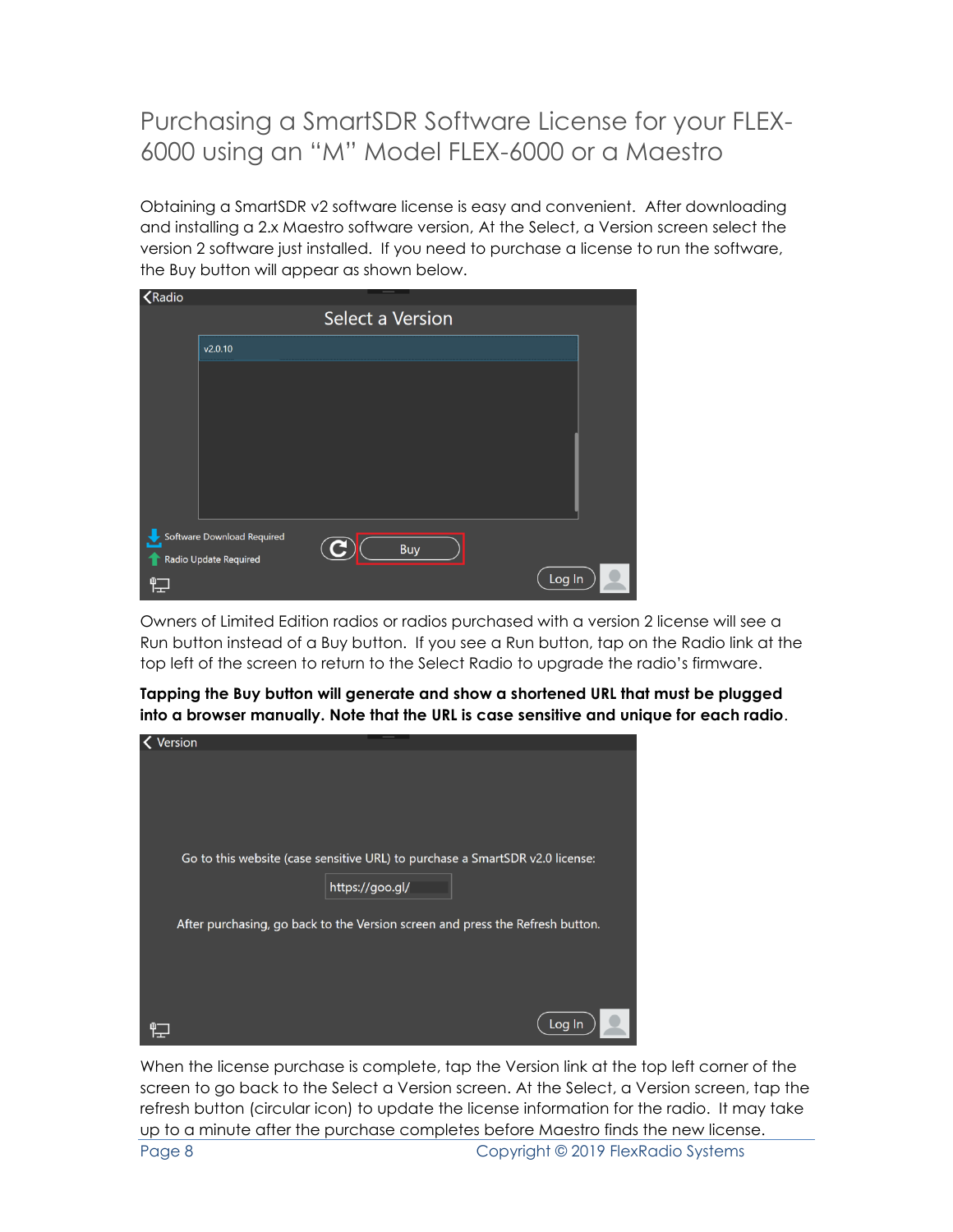| <b>K</b> adio |                                                     |                  |            |        |  |
|---------------|-----------------------------------------------------|------------------|------------|--------|--|
|               |                                                     | Select a Version |            |        |  |
|               | v2.0.12                                             |                  |            |        |  |
|               |                                                     |                  |            |        |  |
|               |                                                     |                  |            |        |  |
|               |                                                     |                  |            |        |  |
|               |                                                     |                  |            |        |  |
|               |                                                     |                  |            |        |  |
|               |                                                     |                  |            |        |  |
|               | Software Download Required<br>Radio Update Required |                  | <b>Buy</b> |        |  |
|               |                                                     |                  |            | Log In |  |

When the license is updated, the refresh button will disappear and the Buy button will change to a Run button. Tap the Run button to connect SmartSDR v2 for Maestro to your FLEX-6000.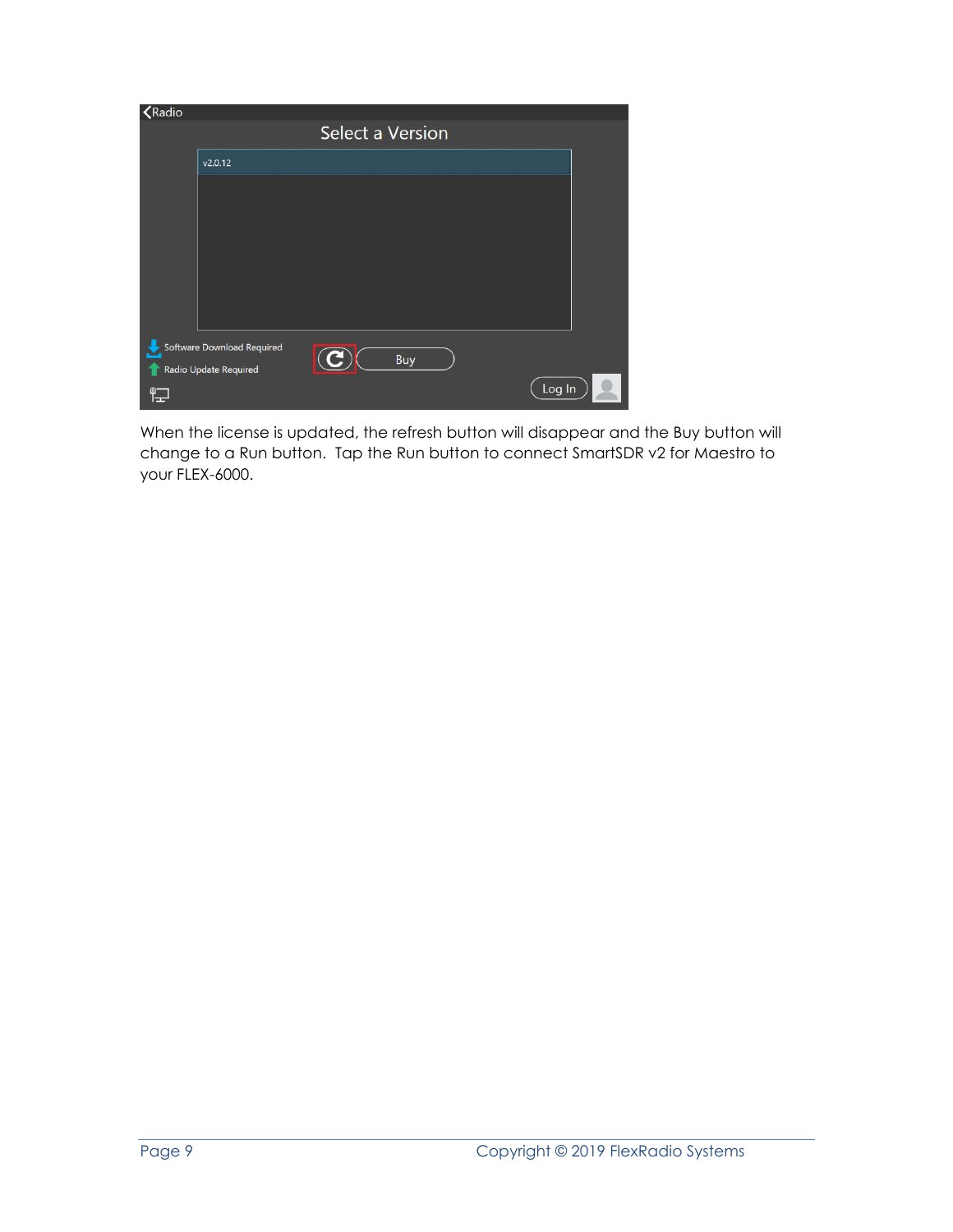### SmartSDR Documentation Available from www.flexradio.com

The following documentation and how to guides for SmartSDR v2.5.1 are available as a convenient download from the FlexRadio website.

SmartSDR for Windows Software User's Guide <https://www.flexradio.com/downloads/smartsdr-software-user-guide-pdf/>

FLEX-6400M and FLEX-6600M User's Guide <https://www.flexradio.com/downloads/flex-6400m-and-flex-6600m-user-guide-pdf/>

FLEX-6000 Signature Series Hardware Reference Manual <https://www.flexradio.com/downloads/flex-6000-hardware-reference-manual-pdf/>

FLEX-6400 and FLEX-6600 Hardware Reference Manual [https://www.flexradio.com/downloads/flex-6400-and-flex-6600-hardware-reference](https://www.flexradio.com/downloads/flex-6400-and-flex-6600-hardware-reference-manual-pdf/)[manual-pdf/](https://www.flexradio.com/downloads/flex-6400-and-flex-6600-hardware-reference-manual-pdf/)

FLEX-6000 Signature Series Quick Start Guide <https://www.flexradio.com/downloads/flex-6000-family-qsg-single-page-pdf/>

SmartSDR CAT User Guide <https://www.flexradio.com/downloads/smartsdr-cat-user-guide-pdf/>

SmartLink for SmartSDR Quick Start Guide <https://www.flexradio.com/downloads/smartlink-quick-start-guide-for-smartsdr-pdf/>

FreeDV Waveform How to Guide <https://www.flexradio.com/downloads/freedv-waveform-how-to-guide-pdf/>

USB Cable Interface Guide <https://www.flexradio.com/downloads/usb-cable-interface-guide-pdf/>

SmartSDR v3 with multiFLEX Installation Video <https://www.youtube.com/watch?v=zO90kVkIYM8>